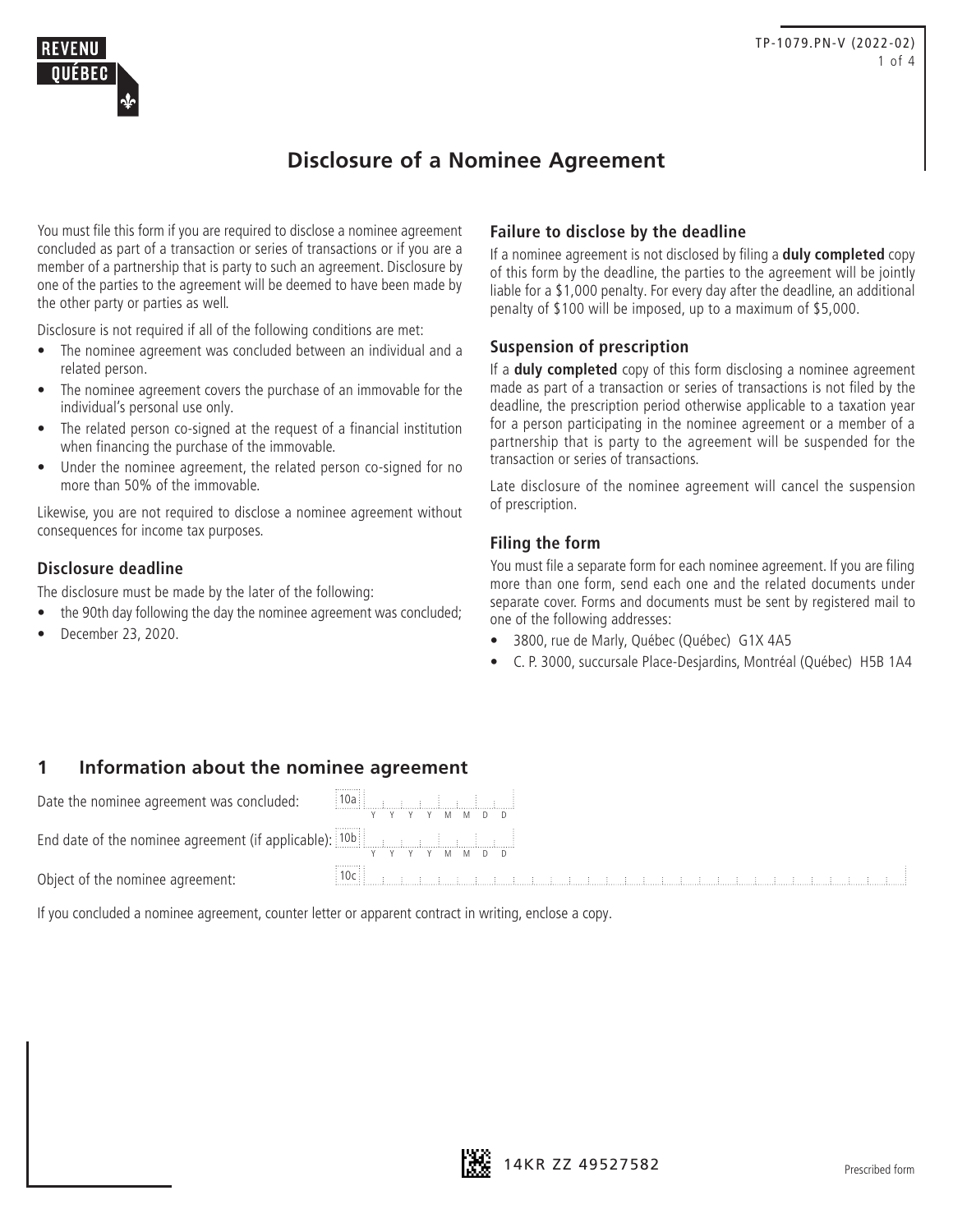### **2 Information about the taxpayers or partnerships party to the nominee agreement**

Enter the required information about all the taxpayers or partnerships that are or were party to the nominee agreement.

In column B of the table below, enter the appropriate code for the taxpayer or partnership.

- 1 Individual other than a trust
- 2 Trust
- 3 Cooperative
- 4 Corporation
- 5 Partnership other than a limited partnership
- 6 Limited partnership
- 7 Other

If you need more space, enclose a separate sheet with the required information.

| Name of taxpayer or partnership | Code | Role (mandator<br>or nominee) | Social insurance number<br>(SIN) or<br>identification number | The trust account<br>number, <sup>1</sup><br>if applicable | Complete address |
|---------------------------------|------|-------------------------------|--------------------------------------------------------------|------------------------------------------------------------|------------------|
|                                 |      |                               |                                                              |                                                            |                  |
|                                 |      |                               |                                                              |                                                            |                  |
|                                 |      |                               |                                                              |                                                            |                  |
|                                 |      |                               |                                                              |                                                            |                  |
|                                 |      |                               |                                                              |                                                            |                  |
|                                 |      |                               |                                                              |                                                            |                  |

## **3 Information about other taxpayers or partnerships with tax consequences arising from the nominee agreement**

If applicable, enter the information below about any other taxpayers or partnerships with tax consequences arising from the nominee agreement, including those that are exempt from Québec income tax or otherwise not subject to it. If you need more space, enclose a separate sheet with the required information.

| Name of taxpayer or partnership | Place of residence | Social insurance<br>number (SIN)<br>or identification number | The trust account<br>number, <sup>2</sup><br>if applicable |
|---------------------------------|--------------------|--------------------------------------------------------------|------------------------------------------------------------|
|                                 |                    |                                                              |                                                            |
|                                 |                    |                                                              |                                                            |
|                                 |                    |                                                              |                                                            |
|                                 |                    |                                                              |                                                            |
|                                 |                    |                                                              |                                                            |
|                                 |                    |                                                              |                                                            |

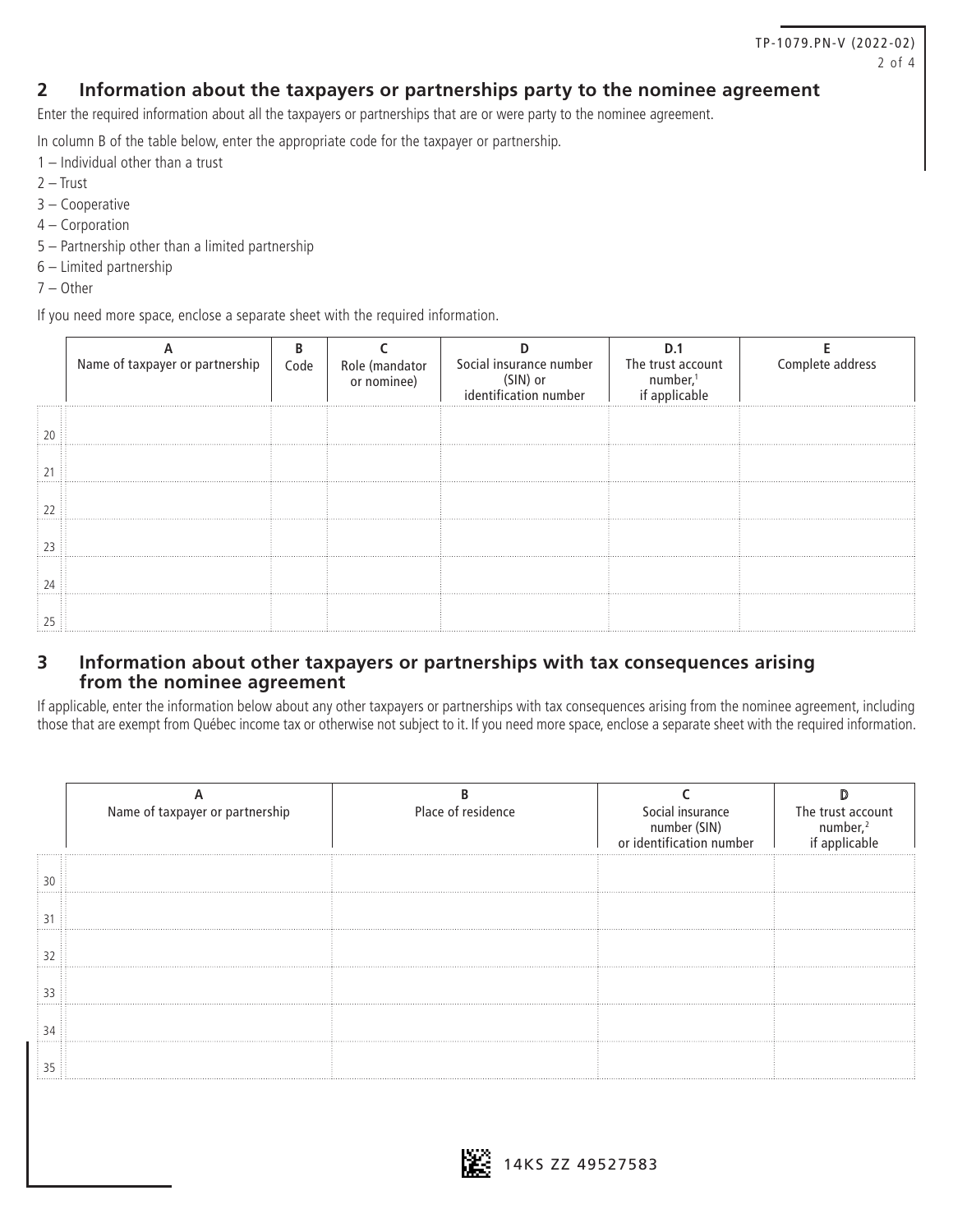## **4 Full, detailed description of the facts and tax consequences of the nominee agreement**

Describe, in complete detail, all the facts related to the transaction or series of transactions for which the nominee agreement was concluded, as well as all the tax consequences arising from the nominee agreement. If you need more space, enclose a separate sheet with the required information.

## **5 Certification**

promoti

I certify that the information in this form and any enclosed documents is true, accurate and complete in every regard. Furthermore, I understand that this disclosure may be examined by tax authorities.

| .                                                            |      |                                |           |  |  |  |  |
|--------------------------------------------------------------|------|--------------------------------|-----------|--|--|--|--|
| Name of taxpayer or person authorized to sign (please print) |      |                                |           |  |  |  |  |
|                                                              | DC.  | $\frac{1}{2}$ 5b $\frac{1}{2}$ |           |  |  |  |  |
| Signature of taxpayer or person authorized to sign           | Date | Area code                      | Telephone |  |  |  |  |

## **6 Information about the person who completed the form**

Complete this part if you are completing this form although you are not required to make the disclosure. Enter your Québec enterprise number (NEQ) or identification number. If you are registered for services for professional representatives, also enter your professional representative number.

|                                  | Québec enterprise number (NEQ)                                                                        | Identification number<br>          | Professional representative number                                                                                                                                                                                                   |                      |                                |  |
|----------------------------------|-------------------------------------------------------------------------------------------------------|------------------------------------|--------------------------------------------------------------------------------------------------------------------------------------------------------------------------------------------------------------------------------------|----------------------|--------------------------------|--|
| <b>r</b> omin<br>$\frac{1}{2}$ 6 |                                                                                                       | 6a                                 | 6b                                                                                                                                                                                                                                   |                      |                                |  |
| 6c                               | $2.$ Mr.<br>Ms.                                                                                       |                                    |                                                                                                                                                                                                                                      |                      |                                |  |
|                                  | Last name                                                                                             |                                    | First name                                                                                                                                                                                                                           |                      |                                |  |
| 6d                               |                                                                                                       |                                    | бе<br>ほうほうほうほうほうほ                                                                                                                                                                                                                    |                      |                                |  |
| $\cdots \cdots \cdots \cdots$    | Name of business                                                                                      |                                    | Contact person<br>$\tau^{11111111}\tau$                                                                                                                                                                                              |                      |                                |  |
| 6f                               |                                                                                                       |                                    | 6g                                                                                                                                                                                                                                   |                      |                                |  |
|                                  | Apartment number or suite St<br>Street number                                                         | Street or PO box                   |                                                                                                                                                                                                                                      |                      |                                |  |
| $\sqrt{6h}$                      | and and a                                                                                             | 6j                                 | <b>The contract of the contract of the contract of the contract of the contract of the contract of the contract of the contract of the contract of the contract of the contract of the contract of the contract of the contract </b> |                      |                                |  |
|                                  | $City,$ town or municipality<br>$\begin{array}{ c c c }\n\hline\n6k & . & . & .\n\hline\n\end{array}$ |                                    |                                                                                                                                                                                                                                      | Province             | Postal code<br>الواود والمحمود |  |
|                                  |                                                                                                       | .                                  |                                                                                                                                                                                                                                      | $\overline{6}$<br>61 | 6m                             |  |
|                                  | Area code Telephone (work)                                                                            | Extension<br>Area code Fax         |                                                                                                                                                                                                                                      |                      |                                |  |
| $\sqrt{\frac{2}{1}}$             |                                                                                                       | $\begin{bmatrix} 60 \end{bmatrix}$ |                                                                                                                                                                                                                                      |                      |                                |  |
|                                  | Email (optional)                                                                                      |                                    |                                                                                                                                                                                                                                      |                      |                                |  |
| $\boxed{6p}$                     |                                                                                                       |                                    |                                                                                                                                                                                                                                      |                      |                                |  |
|                                  |                                                                                                       |                                    |                                                                                                                                                                                                                                      |                      |                                |  |
|                                  |                                                                                                       |                                    | 14KT ZZ 49527584                                                                                                                                                                                                                     |                      |                                |  |
|                                  |                                                                                                       |                                    |                                                                                                                                                                                                                                      |                      |                                |  |